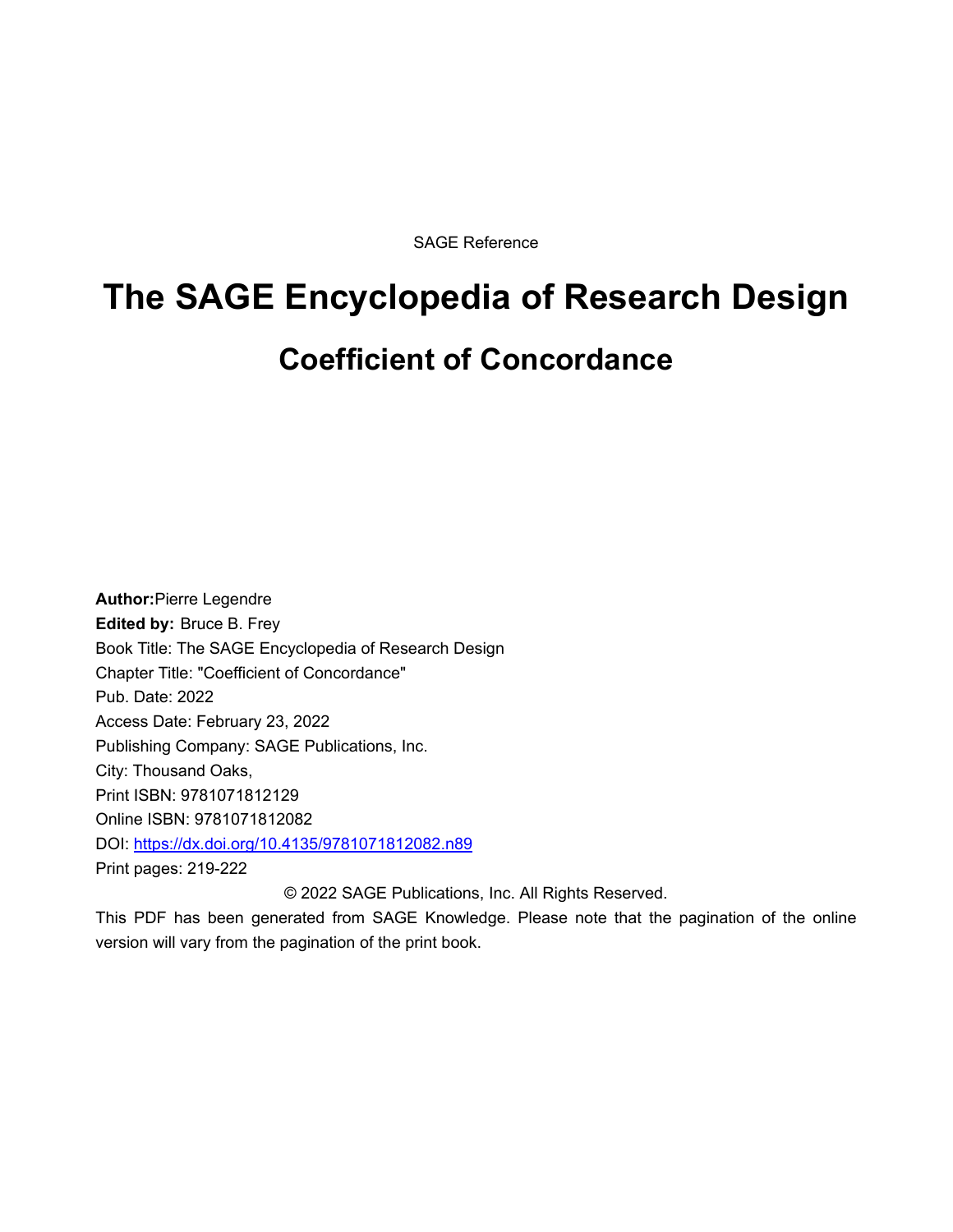Proposed by Maurice G. Kendall and Bernard Babington Smith, Kendall's coefficient of concordance (W) is a measure of the agreement among several (m) quantitative or semiquantitative variables that are assessing a set of n objects of interest. In the social sciences, the variables are often people, called judges, assessing different subjects or situations. In community ecology, they may be species whose abundances are used to assess habitat quality at study sites. In taxonomy, they may be characteristics measured over different species, biological populations, or individuals.

There is a close relationship between Milton Friedman's two-way analysis of variance without replication by ranks and Kendall's coefficient of concordance. They address hypotheses concerning the same data table, and they use the same  $\chi^2$  statistic for testing. They differ only in the formulation of their respective null hypothesis. Consider [Table 1,](https://sk.sagepub.com/reference/the-sage-encyclopedia-of-research-design-2e/i1739.xml#i1755) which contains illustrative data. In Friedman's test, the null hypothesis is that there is no real difference among the n objects (sites, rows of [Table 1\)](https://sk.sagepub.com/reference/the-sage-encyclopedia-of-research-design-2e/i1739.xml#i1755) because they pertain to the same statistical population. Under the null hypothesis, they should have received random ranks along the various variables, so that their sums of ranks should be approximately equal. Kendall's test focuses on the m variables. If the null hypothesis of Friedman's test is true, this means that the variables have produced rankings of the objects that are independent of one another. This is the null hypothesis of Kendall's test.

#### **Table 1 Illustrative Example: Ranked Relative Abundances of Four Soil Mite Species (Variables) at 10 Sites (Objects)**

|         | Ranks (column-wise) | Sum of Ranks |            |            |      |
|---------|---------------------|--------------|------------|------------|------|
|         | Species 13          | Species 14   | Species 15 | Species 23 | Ri   |
| Site 4  | 5                   | 6            | 3          | 5          | 19.0 |
| Site 9  | 10                  | 4            | 8          | 2          | 24.0 |
| Site 14 | 7                   | 8            | 5          | 4          | 24.0 |
| Site 22 | 8                   | 10           | 9          | 2          | 29.0 |
| Site 31 | 6                   | 5            | 7          | 6          | 24.0 |
| Site 34 | 9                   |              | 10         |            | 33.0 |
| Site 45 | 3                   | 3            | 2          | 8          | 16.0 |
| Site 53 | 1.5                 | 2            | 4          | 9          | 16.5 |
| Site 61 | 1.5                 |              |            | 2          | 5.5  |
| Site 69 | 4                   | 9            | 6          | 10         | 29.0 |

Source: Legendre, P. (2005) Species associations: The Kendall coefficient of concordance revisited. Journal of Agricultural, Biological, & Environmental Statistics, 10, 230. Reprinted with permission from the Journal of Agricultural, Biological, & Environmental Statistics. Copyright 2005 by the American Statistical Association. All rights reserved.

Notes: The ranks are computed columnwise with ties. Right-hand column: sum of the ranks for each site.

### **Computing Kendall's W**

There are two ways of computing Kendall's W statistic (first and second forms of Equations 1 and 2); they lead to the same result. S or S is computed first from the row-marginal sums of ranks Ri received by the ′ objects:

<span id="page-1-0"></span>
$$
S = \sum_{i=1}^{n} (R_i - \overline{R})^2 \text{ or } S^{'} = \sum_{i=1}^{n} R_i^2 = SSR,
$$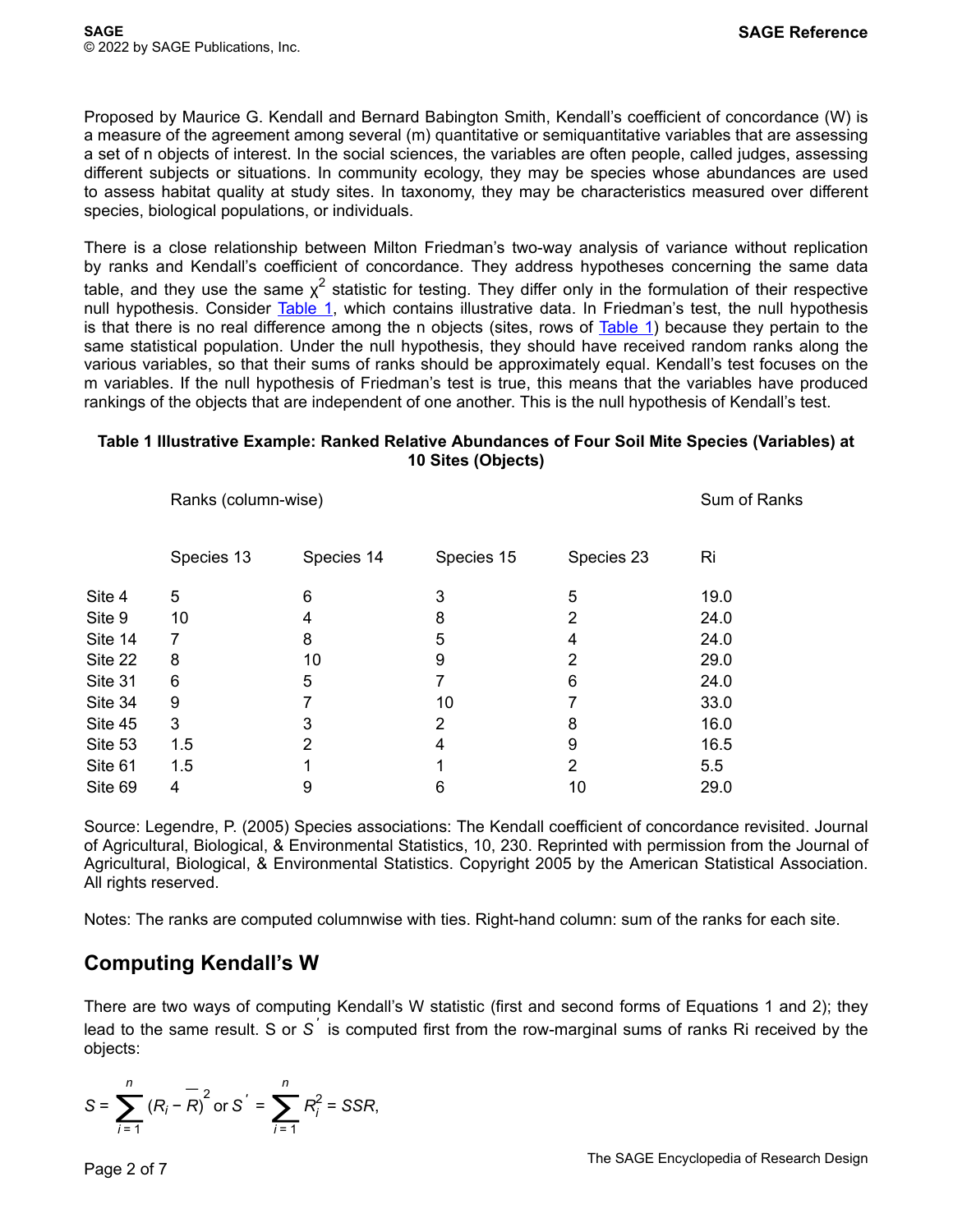where S is a sum-of-squares statistic over the row sums of ranks Ri, and R is the mean of the Ri values. Following that, Kendall's W statistic can be obtained from either of the following formulas:

<span id="page-2-0"></span>
$$
W = \frac{12S}{m^2(n^3 - n) - mT}W = \frac{12S^{7} - 3m^2n(n + 1)^2}{m^2(n^3 - n) - mT},
$$

where n is the number of objects and m is the number of variables. T is a correction factor for tied ranks:

<span id="page-2-2"></span>
$$
\mathcal{T} = \sum_{k=1}^g (t_k^3 - t_k),
$$

in which tk is the number of tied ranks in each (k) of g groups of ties. The sum is computed over all groups of ties found in all m variables of the data table.  $T = 0$  when there are no tied values.

Kendall's W is an estimate of the variance of the row sums of ranks Ri divided by the maximum possible value the variance can take; this occurs when all variables are in total agreement. Hence 0 ≤ *W* ≤ 1, 1 representing perfect concordance. To derive the formulas for W [\(Equation 2\)](#page-2-0), one has to know that when all variables are in perfect agreement, the sum of all sums of ranks in the data table (right-hand column of [Table 1\)](https://sk.sagepub.com/reference/the-sage-encyclopedia-of-research-design-2e/i1739.xml#i1755) is  $mn(n + 1)$  / 2 and that the sum of squares of the sums of all ranks is m2n(n+1)(2n+1) / 6 (without ties).

There is a close relationship between Charles Spearman's correlation coefficient rS and Kendall's W statistic: W can be directly calculated from the mean ( $r_S$ ) of the pairwise Spearman correlations rS using the following relationship:

<span id="page-2-1"></span>
$$
W=\frac{(m-1)r_S+1}{m},
$$

where m is the number of variables (judges) among which Spearman correlations are computed. Equation [4](#page-2-1) is strictly true for untied observations only; for tied observations, ties are handled in a bivariate way in each Spearman rS coefficient whereas in Kendall's W the correction for ties is computed in a single equation [\(Equation 3](#page-2-2)) for all variables. For two variables (judges) only, W is simply a linear transformation of rS: W = (rS+1) / 2. In that case, a permutation test of W for two variables is the exact equivalent of a permutation test of rS for the same variables.

The relationship described by [Equation 4](#page-2-1) clearly limits the domain of application of the coefficient of concordance to variables that are all meant to estimate the same general property of the objects: variables are considered concordant only if their Spearman correlations are positive. Two variables that give perfectly opposite ranks to a set of objects have a Spearman correlation of -1, hence W = 0 for these two variables [\(Equation 4](#page-2-1)); this is the lower bound of the coefficient of concordance. For two variables only, rS = 0 gives W = 0.5. So coefficient W applies well to rankings given by a panel of judges called in to assess overall performance in sports or quality of wines or food in restaurants, to rankings obtained from criteria used in quality tests of appliances or services by consumer organizations, and so forth. It does not apply, however, to variables used in multivariate analysis in which negative as well as positive relationships are informative. Jerrold H. Zar, for example, uses wing length, tail length, and bill length of birds to illustrate the use of the coefficient of concordance. These data are appropriate for W because they are all indirect measures of a common property, the size of the birds.

In ecological applications, one can use the abundances of various species as indicators of the good or bad environmental quality of the study sites. If a group of species is used to produce a global index of the overall quality (good or bad) of the environment at the study sites, only the species that are significantly associated and positively correlated to one another should be included in the index, because different groups of species may be associated to different environmental conditions.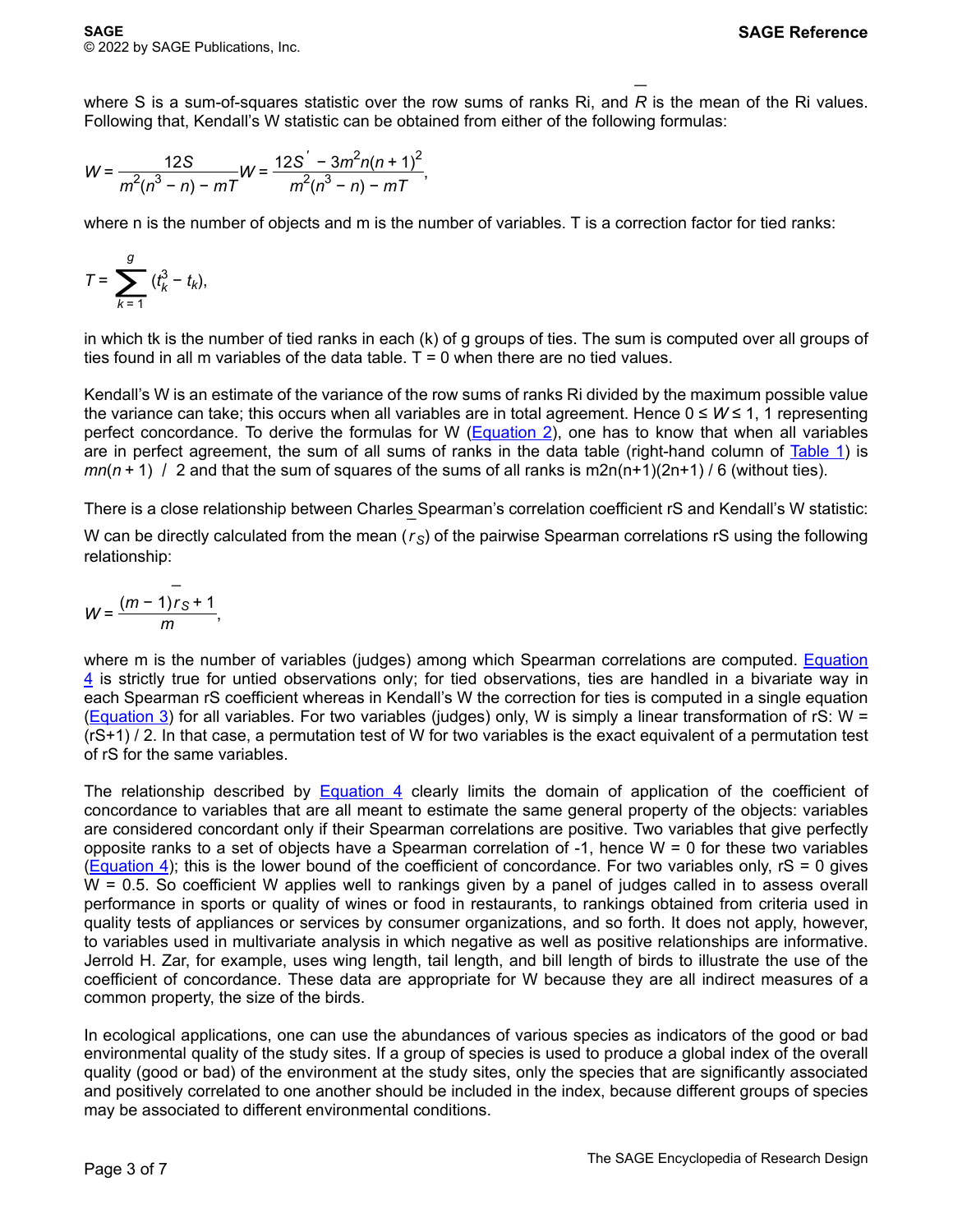## **Testing the Significance of W**

Friedman's chi-square statistic is obtained from W by the formula

<span id="page-3-0"></span>
$$
\chi^2 = m(n-1)W.
$$

This quantity is asymptotically distributed like chi-square with ν = (*n* − 1) degrees of freedom; it can be used to test W for significance. According to Kendall and Babington Smith, this approach is satisfactory only for moderately large values of m and n.

Sidney Siegel and N. John Castellan Jr. recommend the use of a table of critical values for W when *n* ≤ 7 and *m* ≤ 20; otherwise, they recommend testing the chi-square statistic [\(Equation 5\)](#page-3-0) using the chi-square distribution. Their table of critical values of W for small n and m is derived from a table of critical values of S assembled by Friedman using the z test of Kendall and Babington Smith and reproduced in Kendall's classic monograph, Rank Correlation Methods. Using numerical simulations, Pierre Legendre compared results of the classical chi-square test of the chi-square statistic [\(Equation 5](#page-3-0)) to the permutation test that Siegel and Castellan also recommend for small samples (small n). The simulation results showed that the classical chisquare test was too conservative for any sample size (n) when the number of variables m was smaller than 20; the test had rejection rates well below the significance level, so it remained valid. The classical chi-square test had a correct level of Type I error (rejecting a null hypothesis that is true) for 20 variables and more. The permutation test had a correct rate of Type I error for all values of m and n. The power of the permutation test was higher than that of the classical chi-square test because of the differences in rates of Type I error between the two tests. The differences in power disappeared asymptotically as the number of variables increased.

An alternative approach is to compute the following F statistic:

<span id="page-3-1"></span>
$$
F = (m - 1) W/(1 - W)
$$
,

which is asymptotically distributed like F with  $v_1 = n - 1 - (2/m)$  and  $v_2 = v_1(m - 1)$  degrees of freedom. Kendall and Babington Smith described this approach using a Fisher z transformation of the F statistic,  $z =$ 0.5 loge(F). They recommended it for testing W for moderate values of m and n. Numerical simulations show, however, that this F statistic has correct levels of Type I error for any value of n and m.

In permutation tests of Kendall's W, the objects are the permutable units under the null hypothesis (the objects are sites in [Table 1](https://sk.sagepub.com/reference/the-sage-encyclopedia-of-research-design-2e/i1739.xml#i1755)). For the global test of significance, the rank values in all variables are permuted at random, independently from variable to variable because the null hypothesis is the independence of the rankings produced by all variables. The alternative hypothesis is that at least one of the variables is concordant with one, or with some, of the other variables. Actually, for permutation testing, the four statistics SSR [\(Equation 1](#page-1-0)), W [\(Equation 2](#page-2-0)),  $\chi^2$  [\(Equation 5\)](#page-3-0), and F [\(Equation 6\)](#page-3-1) are monotonic to one another since n and m, as well as T, are constant within a given permutation test; thus they are equivalent statistics for testing, producing the same permutational probabilities. The test is one-tailed because it recognizes only positive associations between vectors of ranks. This may be seen if one considers two vectors with exactly opposite rankings: They produce a Spearman statistic of 1, hence a value of zero for W ( $\frac{Equation 4}{Equation 4}$  $\frac{Equation 4}{Equation 4}$  $\frac{Equation 4}{Equation 4}$ ).

Many of the problems subjected to Kendall's concordance analysis involve fewer than 20 variables. The chi-square test should be avoided in these cases. The F test ([Equation 6](#page-3-1)), as well as the permutation test, can safely be used with all values of m and n.

### **Contributions of Individual Variables to Kendall's Concordance**

The overall permutation test of W suggests a way of testing a posteriori the significance of the contributions of individual variables to the overall concordance to determine which of the individual variables are concordant with one or several other variables in the group. There is interest in several fields in identifying discordant variables or judges. This includes all fields that use panels of judges to assess the overall quality of the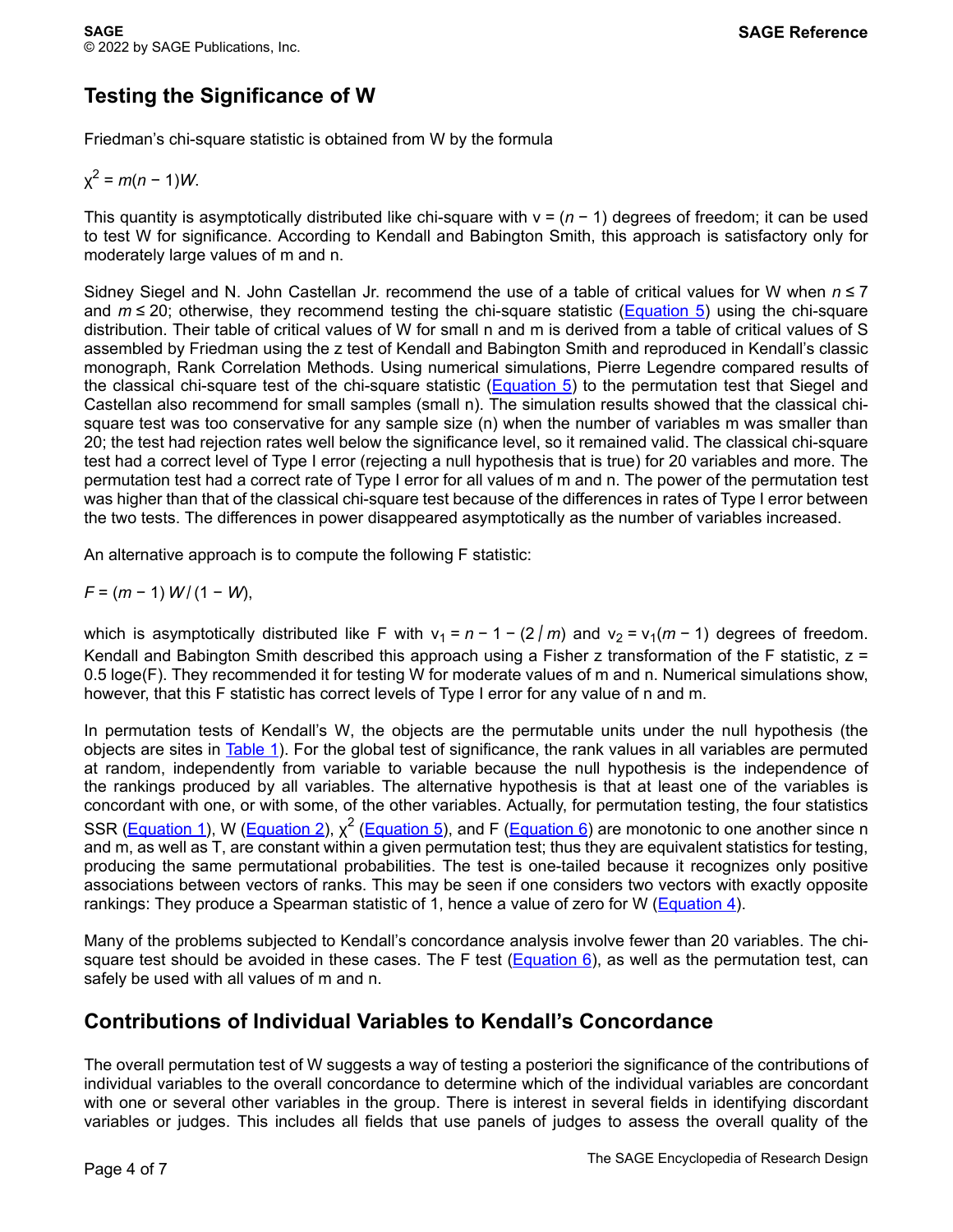objects or subjects under study (sports, law, consumer protection, etc.). In other types of studies, scientists are interested in identifying variables that agree in their estimation of a common property of the objects. This is the case in environmental studies in which scientists are interested in identifying groups of concordant species that are indicators of some property of the environment and can be combined into indices of its quality, in particular in situations of pollution or contamination.

The contribution of individual variables to the W statistic can be assessed by a permutation test proposed by Legendre. The null hypothesis is the monotonic independence of the variable subjected to the test, with respect to all the other variables in the group under study. The alternative hypothesis is that this variable is concordant with other variables in the set under study, having similar rankings of values (one-tailed test). The statistic W can be used directly in a posteriori tests. Contrary to the global test, only the variable under test is permuted here. If that variable has values that are monotonically independent of the other variables, permuting its values at random should have little influence on the W statistic. If, on the contrary, it is concordant with one or several other variables, permuting its values at random should break the concordance and induce a noticeable decrease on W.

Two specific partial concordance statistics can also be used in a posteriori tests. The first one is the mean,  $\vec{r}_j$ , of the pairwise Spearman correlations between variable j under test and all the other variables. The second statistic,  $W_j$ , is obtained by applying  $Equation 4 to  $T_j$  $Equation 4 to  $T_j$  $Equation 4 to  $T_j$  instead of r, with m the number of variables in the</u>$$$ 

group. These two statistics are shown in <u>[Table 2](https://sk.sagepub.com/reference/the-sage-encyclopedia-of-research-design-2e/i1739.xml#i1768)</u> for the example data;  $r_j$  and  $W_j$  are monotonic to each other because m is constant in a given permutation test. Within a given a posteriori test, W is also monotonic to *W<sup>j</sup>* because only the values related to variable j are permuted when testing variable j. These three statistics are

thus equivalent for a posteriori permutation tests, producing the same permutational probabilities. Like  $\vec{r}_j$ , Wj can take negative values; this is not the case of W.

#### <span id="page-4-0"></span>**Table 2 Results of (a) the Overall and (b) the A Posteriori Tests of Concordance Among the Four Species of [Table 1;](https://sk.sagepub.com/reference/the-sage-encyclopedia-of-research-design-2e/i1739.xml#i1755) (c) Overall and (d) A Posteriori Tests of Concordance Among Three Species**

(a) Overall test of W statistic, four species. H0: The four species are not concordant with one another.

| Kendall's $W =$         | 0.44160  | Permutational p value = $.0448*$          |
|-------------------------|----------|-------------------------------------------|
| $F$ statistic =         | 2.37252  | F distribution p value = $.0440*$         |
| Friedman's chi-square = | 15.89771 | Chi-square distribution $p$ value = .0690 |

(b) A posteriori tests, four species. H0: This species is not concordant with the other three.

|            | r,      | Wj      | p Value | Corrected p | Decision at $\alpha$ = 5%    |
|------------|---------|---------|---------|-------------|------------------------------|
| Species 13 | 0.32657 | 0.49493 | .0766   | .1532       | Do not reject H <sub>0</sub> |
| Species 14 | 0.39655 | 0.54741 | .0240   | .0720       | Do not reject H <sub>0</sub> |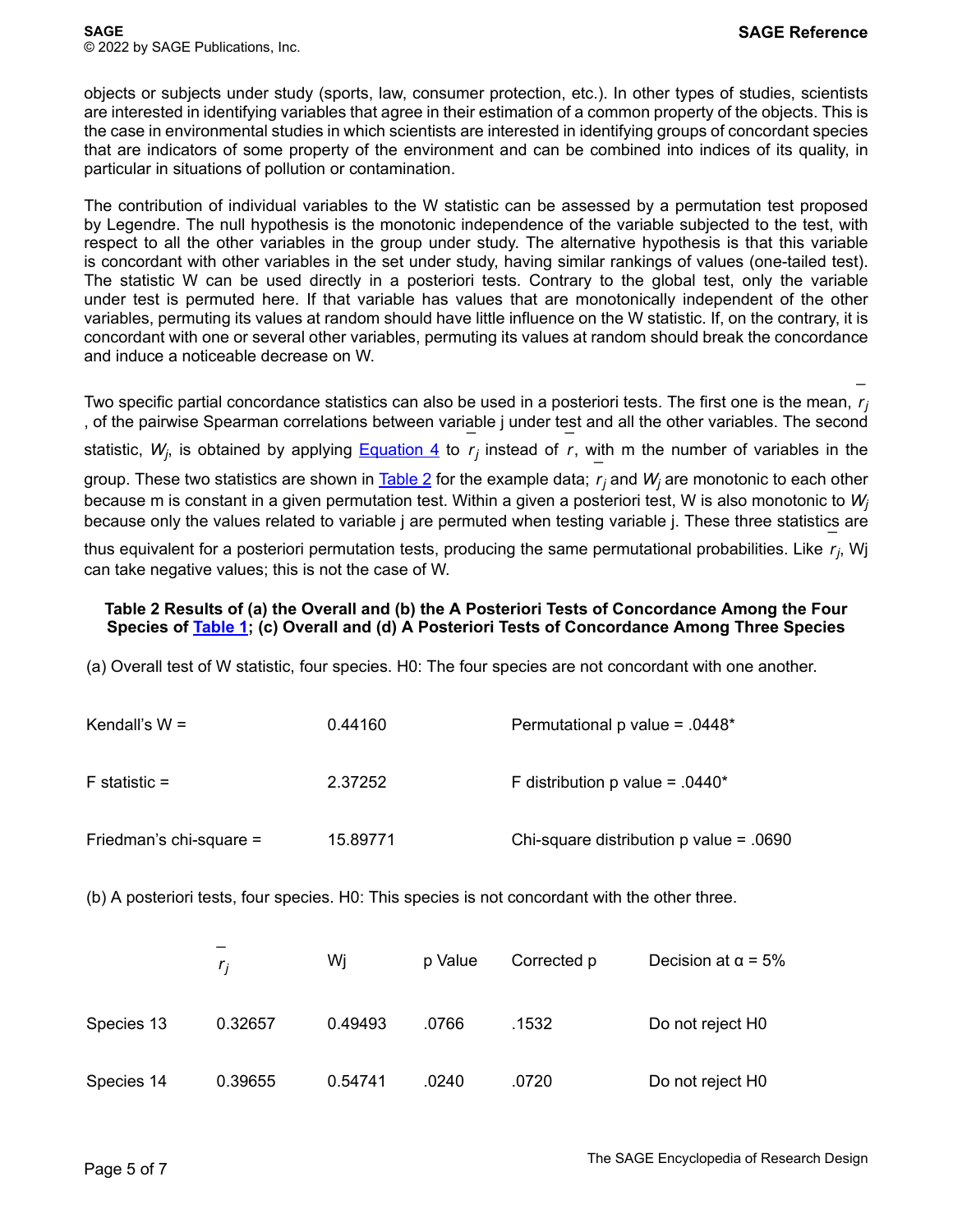| Species 15                                                                                                 | 0.45704    | 0.59278  | .0051 | $.0204*$                        | Reject H <sub>0</sub>                               |  |
|------------------------------------------------------------------------------------------------------------|------------|----------|-------|---------------------------------|-----------------------------------------------------|--|
| Species 23                                                                                                 | $-0.16813$ | 0.12391  | .7070 | .7070                           | Do not reject H0                                    |  |
| (c) Overall test of W statistic, three species. H0: The three species are not concordant with one another. |            |          |       |                                 |                                                     |  |
| Kendall's $W =$                                                                                            |            | 0.78273  |       |                                 | Permutational p value =: 0005* as dets fail adfa fa |  |
| $F$ statistic =                                                                                            |            | 7.20497  |       | F distribution p value =: 0003* |                                                     |  |
| Friedman's chi-square =                                                                                    |            | 21.13360 |       |                                 | Chi-square distribution p value = 0121*             |  |

(d) A posteriori tests, three species. H0: This species is not concordant with the other two.

|            | $r_i$   | Wj      | p Value | Corrected p | Decision at $\alpha$ = 5% |
|------------|---------|---------|---------|-------------|---------------------------|
| Species 13 | 0.69909 | 0.79939 | .0040   | $.0120*$    | Reject H <sub>0</sub>     |
| Species 14 | 0.59176 | 0.72784 | .0290   | .0290*      | Reject H <sub>0</sub>     |
| Species 15 | 0.73158 | 0.82105 | .0050   | $.0120*$    | Reject H <sub>0</sub>     |

Source: (a) and (b): Adapted from Legendre, P. (2005). Species associations: The Kendall coefficient of concordance revisited. Journal of Agricultural, Biological, and Environmental Statistics, 10, 233. Reprinted with permission from the Journal of Agricultural, Biological and Environmental Statistics. Copyright 2005 by the American Statistical Association. All rights reserved.

Notes:  $r_j$  = mean of the Spearman correlations with the other species; Wj = partial concordance per species; p value = permutational probability (9,999 random permutations); corrected  $p = Holm$ -corrected p value.  $* =$ Reject H0 at =:05:

There are advantages to performing a single a posteriori test for variable j instead of (m − 1) tests of the Spearman correlation coefficients between variable j and all the other variables: The tests of the (m − 1) correlation coefficients would have to be corrected for multiple testing, and they could provide discordant information; a single test of the contribution of variable j to the W statistic has greater power and provides a single, clearer answer. In order to preserve a correct or approximately correct experimentwise error rate, the probabilities of the a posteriori tests computed for all species in a group should be adjusted for multiple testing.

A posteriori tests are useful for identifying the variables that are not concordant with the others, as in the examples, but they do not tell us whether there are one or several groups of congruent variables among those for which the null hypothesis of independence is rejected. This information can be obtained by computing